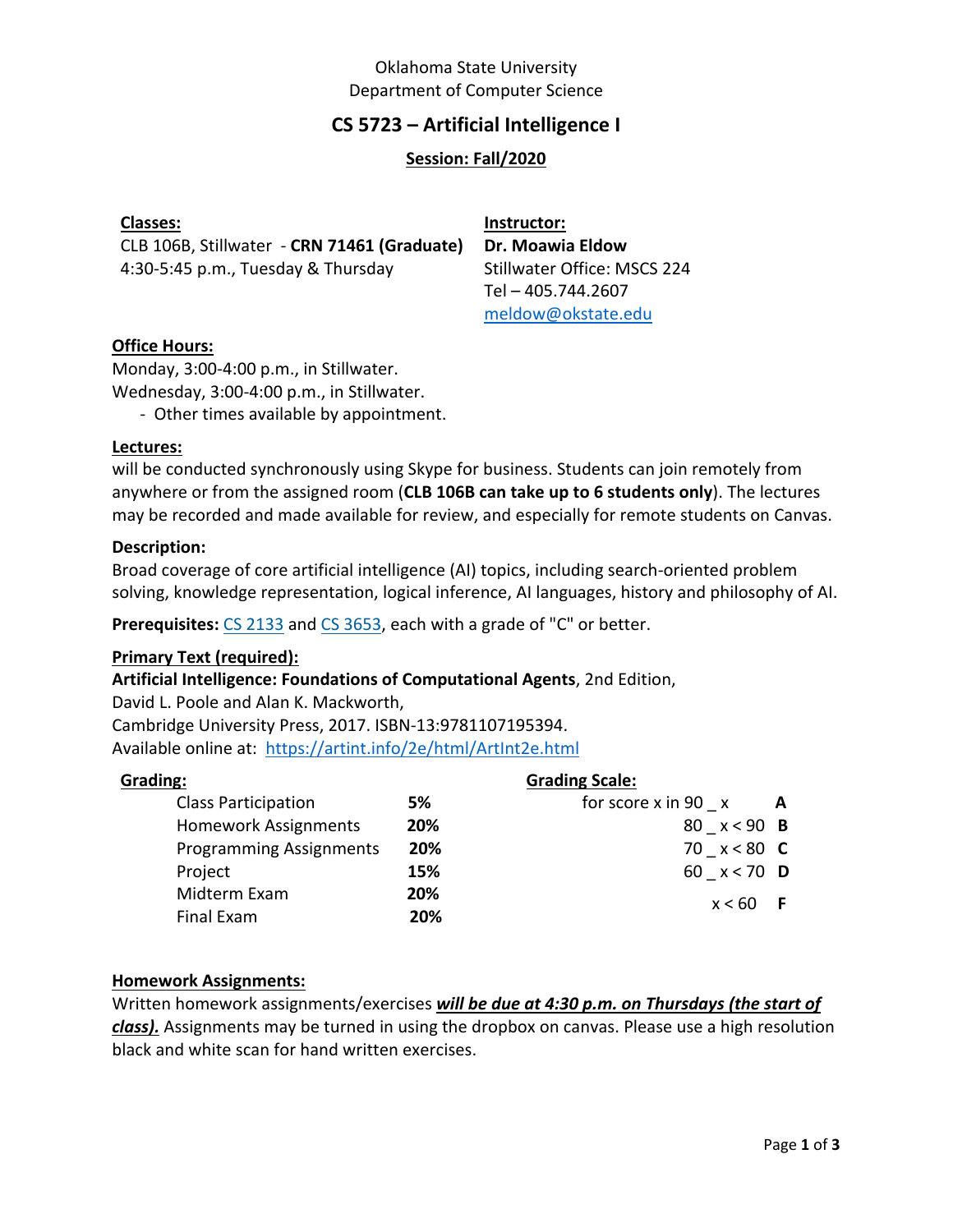# **Programming Assignments:**

The program may be written in any language as long as the TA and the professor are able to build and execute from source code. Examples for class will be in C++ or Python. If in doubt, contact the instructor to verify that the programming environment is acceptable. Assignments may require using modifying the textbook's python code from AI Python. Programs may be turned in using the dropbox on canvas. *Programming assignments will be due at 11:59 p.m. on Fridays.*

## **Late Submission Policy:**

Assignments may be turned in late, but not more than two weeks. All the late submissions may lose a percentage of their graded point values according to the following schedule:

> On time : **0%** 1-3 days : **10%** 4-7 days : **20%** 8-14 days : **40%** > 14 days : **100%**

## **Project:**

Graduate students will have individual projects, but may collaborate on infrastructural components (i.e., simulation frameworks, data preprocessing, etc.). Components of the project may include a proposal, milestone first report, and final project code and report. Projects may be turned in using the dropbox on canvas or by hand on or before the due date.

## **Exams:**

There will be one midterm exam during the semester at the normal lecture time, which will cover the first half of the class topics. There will also be a final exam during finals week, which will cover the second half of the class topics. *Both exams will be online proctored exams (approx. \$15-20) and will be using Examity through Canvas only*.

# **Collaboration:**

for homework and programming assignments, discussion of concepts, ideas, and techniques is allowed. After discussion, each student must write up his/her own solution. Copying another person's work, in part or whole, is not allowed. Giving another student your work, in part or whole, is considered cheating as well. If you are unsure whether your collaboration is acceptable, speak with the instructor in advance. Any violation of academic integrity would result in a non-droppable grade of zero for that assignment and an additional reduction of one letter grade in the course and a report to the university administration. Major violations will result in a grade of F!.

### **Disabilities act:**

If any student feels that he/she has a disability and needs special accommodations of any nature whatsoever, the instructor will work with you and the Office of Disabled Student Services, 326 Student Union, to provide reasonable accommodations to ensure that you have a fair opportunity to perform in this class. Please advise the instructor of such disability and the desired accommodations at some point before, during, or immediately after the first scheduled class period.

### **Other Policies due to COVID19:**

Students should refer to any new polices from university, college and department regrading the COVID19.